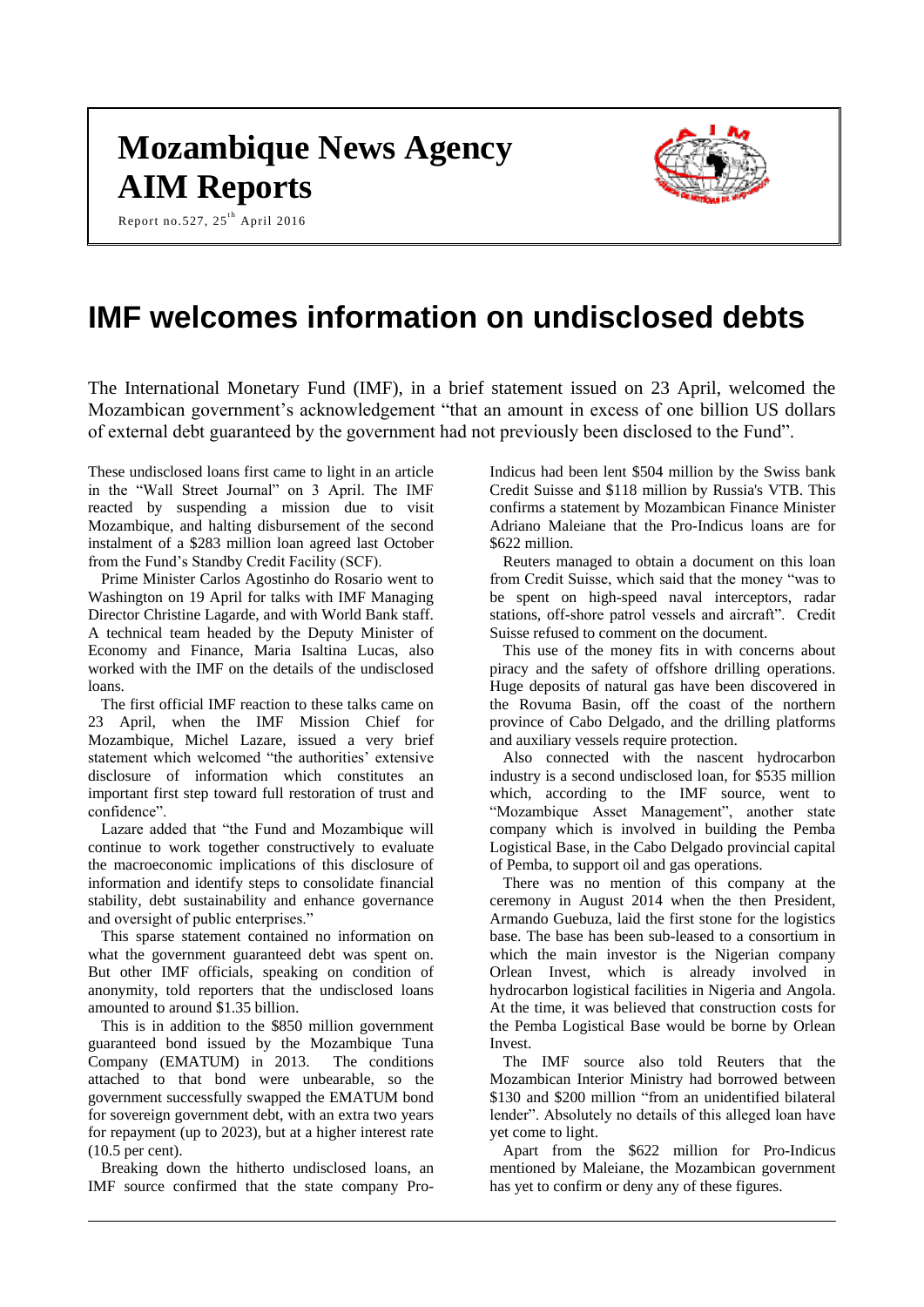# **African Renaissance Pipeline agreement signed**

Plans to build a gas pipeline from the northern Mozambican district of Palma to the South African province of Gauteng took a step forward when a partnership agreement to build the pipeline was signed in Maputo on 22 April.

The new agreement builds on a memorandum of understanding between the partners signed in February.

The companies that signed the agreement were Profin Consulting (represented by its Chief Executive Officer, Olivia Machel); Mozambique's National Hydrocarbon Company, ENH (represented by Martinho Tavares, of its Board of Directors); the China Petroleum Pipeline Bureau, CPP, and the China Petroleum Technology Development Corporation (both represented by their deputy chairpersons, Chen Qingxun and Yun Wei), and the South African company Progas Investment (represented by Nhlanhla Magubane).

Between them the two Mozambican partners hold 56 per cent of what will be called the African Renaissance pipeline. The Chinese partners hold 20 per cent, and the South Africans 24 per cent.

The project viability studies, estimated to cost \$45 million, will be financed by CPP. The total cost of the 2,600 kilometre pipeline is put at six billion dollars, and China will provide credit for 70 per cent of this (\$4.2 billion).

At a press conference presenting the project, Olivia Machel said its key goal is "to promote the strategic development of the natural gas sector in Mozambique, so as to ensure Mozambican control of the sector, and to allow the government to maximize revenue from the hydrocarbon resources in the Rovuma Basin".

It is hoped that the project will create 50,000 direct and indirect jobs, ensure technical and professional training and transfer technology to Mozambicans.

Profin Consulting was set up in July 2015, specifically to ensure Mozambican participation in the pipeline. The best known figure in the company is the chairperson of its general meeting, former defence minister Alberto Chipande, the man who fired the first shots in Mozambique's independence war in 1964.

# **Conde Nast hails new hotel in Bazaruto Archipelago**

The travel magazine Condé Nast Traveller has chosen the "andBeyond" Benguerra Island resort in the Bazaruto Archipelago in southern Mozambique as Africa's best new hotel.

The high end global tourism publication picked the luxury resort which is located on the Archipelago's second largest island.

The Chief Executive of andBeyond, Joss Kent explained to AIM that "we reopened andBeyond Benguerra Island in June 2015 following an extensive refurbishment. It is all about simple, barefoot luxury and inspiration, for its new look stems from Mozambique's Portuguese heritage".

Kent said that most visitors fly to Vilanculos airport on the mainland where they can take a helicopter to the island.

He welcomed the award, stating that this "helps to put Mozambique back on the map as the hottest beach destination for this year".

The Bazaruto Archipelago is a protected marine conservation area offering sandy beaches and unspoiled coral reefs. It is one of the few places where there is a population of the rare marine mammal, the dugong.

# **Central Bank raises interest rates**

The Bank of Mozambique has again increased its key interest rates, in its attempts to control inflation.

A statement from the Bank's Monetary Policy Committee, which met in Maputo on 20 April, announced that the Standing Lending Facility (the interest rate paid by the commercial banks to the central bank for money borrowed on the Interbank Money Market) will rise immediately by 200 base points, from 10.75 to 12.75 per cent.

This rate had been falling since late 2012. It reached 7.5 per cent in November 2014, and remained at that level for a year, but rate rises in October, November and December 2015 and in February 2016 brought it back to 10.75 per cent.

The Standing Deposit Facility (the rate paid by the central bank to the commercial banks on money they deposit with it) rose by 150 base points from 4.25 to 5.75 per cent.

The Compulsory Reserves Coefficient - the amount of money that the commercial banks must deposit with the Bank of Mozambique – has been divided into two. For reserves in local currency, the coefficient remains unchanged, at 10.5 per cent. But for reserves in foreign currency, it rises to 15 per cent, which must be deposited in US dollars. This change will only take effect as from 7 June, while the interest rate changes are immediate.

The Monetary Policy Committee noted that the current situation "remains characterized by sharp risks of inflationary pressure". This results from the recent depreciation of the metical, plus the severe drought in southern and central Mozambique, and the localized floods in the north – all of which has been made worse "by the politico-military tensions which are limiting the free circulation of people and goods along some of the country's main roads".

Provisional figures indicate that on 31 March net foreign reserves stood at \$1.85 billion, an increase of \$33.7 million in comparison with February. The reserves are enough to cover 3.69 months of imports of goods and non-factor services, when the operations of the foreign exchange mega-projects are excluded.

# **Wheat price forces closure of bakeries**

Almost 100 Mozambican bakeries have shut down since the beginning of this year, forced to close because of the continuing rise in the price of their main raw material, wheat flour, according to the chairperson of the Mozambican Association of Bakers (AMOPAO), Victor Miguel.

Miguel was speaking to reporters on 19 April after a meeting with AMOPAO members, called to discuss the problems affecting their activities, particularly the price of wheat flour due to the recent depreciation of the metical against the US dollar.

"At the start of this year, 98 bakeries closed out of the 400 that are members of AMOPAO", said Miguel. He added that others could follow in the near future, if immediate measures are not taken to solve the problem.

Miguel stated that, since the beginning of 2016, the price of wheat flour has risen by 16 per cent. A 50 kilo sack of flour that cost 1,225 meticais in December now costs 1,450 meticais (about \$28 at current exchange rates).

The last time bread prices rose was in October 2015. All types of bread went up by 1.5 meticais, regardless of size. Thus a standard 250 gram loaf, sold previously for six meticais, now costs 7.5 meticais (a 25 per cent rise). A much smaller loaf, weighing 150 grams, which used to cost three meticais is now 4.5 meticais (which is a 50 per cent increase).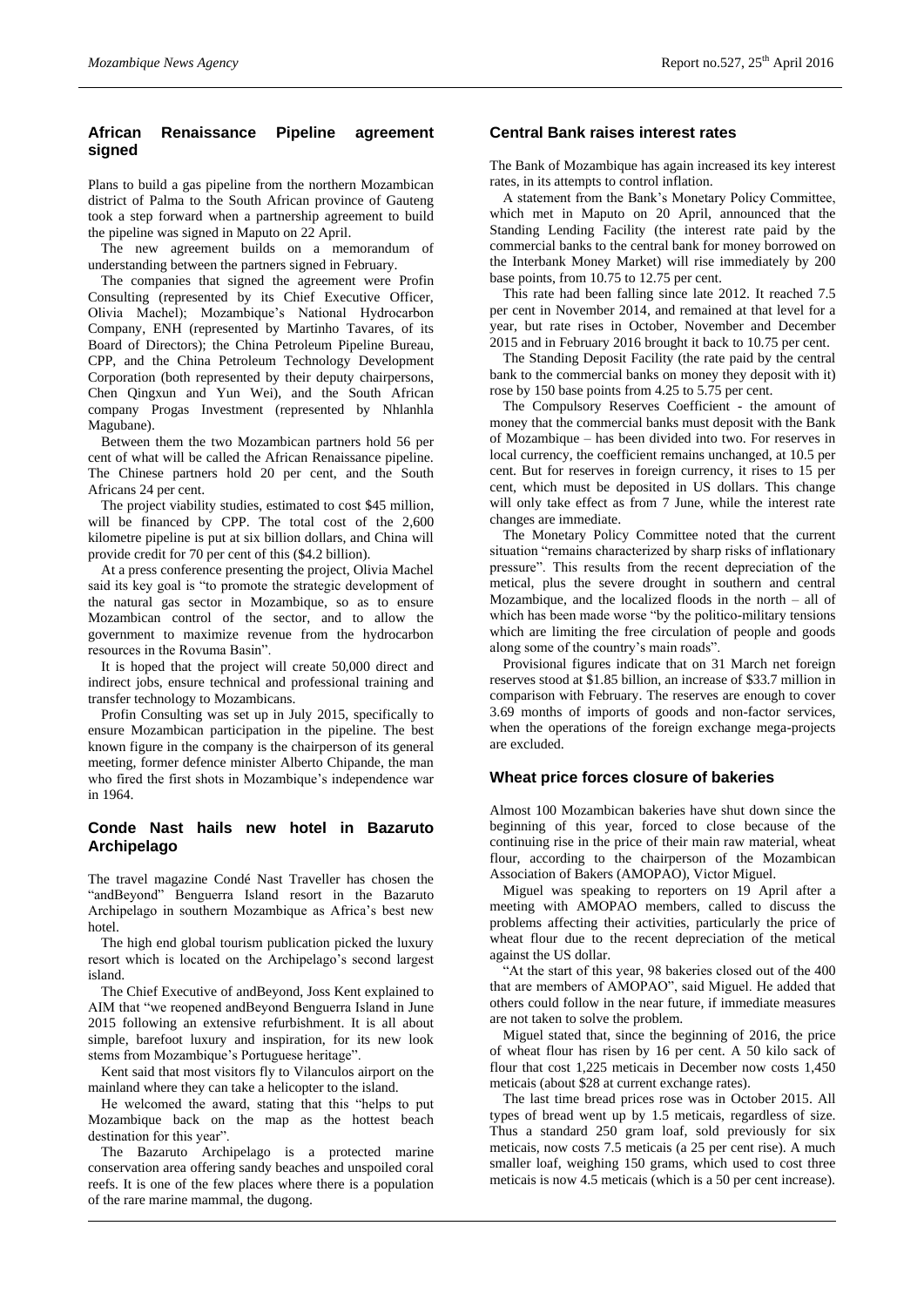## **Second former ambassador charged with embezzlement**

The Central Office for the Fight against Corruption (GCCC) has accused a second former ambassador of the theft of state funds. In March the GCCC announced that it had charged a former ambassador with embezzlement. Although he was not named in the GCCC release, it was soon discovered that the diplomat in question was Bernardo Xerinda, a former ambassador to Russia.

This time the accused was an ambassador "in a country on the American continent", the GCCC said in a statement. She is being accused of embezzlement, abuse of office and money laundering.

The GCCC says she stole almost \$497,000 between 2009 and 2015, simply by ordering cheques issued in her name, which she claimed were for the rehabilitation of her official residence, and for the purchase of goods for the normal functioning of the embassy.

She also ordered reimbursement for air travel that she had never made. Sometimes she did make the journeys, but in economy class, and demanded reimbursement for business class. She transferred some of the stolen money to Maputo, which she used to buy a house. This was then registered in the name of a relative.

Although the GCCC mentions no names, it makes clear that the person charged is a woman, and the only woman who fits the dates is Amelia Sumbana, who was ambassador to the United States.

In a second case, the GCCC has charged two officials of the Mozambican tax authority (AT) in Maputo province and a worker in a private car hire company (which was not named) of illicitly appropriating 600,000 meticais (about \$11,760) from the company.

The GCCC also reported the start of the trial of four officials of the National Demining Institute (IND), charged with abuse of their office.

# **Seven million dollars for drought victims**

The Mozambican government will disburse immediately 360 million meticais (\$6.9 million at current exchange rates) to support about 1.5 million people at risk of hunger in the drought-stricken regions of the centre and south of the country.

This follows the declaration of a red alert, the highest state of disaster alert, because of the drought.

Speaking at a Maputo press conference on 11 April, the general director of the country's relief agency, the National Disaster Management Institute (INGC), Joao Machatine, said the minimum food aid needs for those at risk are 13,000 tonnes of grain and 2,000 tonnes of beans.

To acquire this quantity of food, \$13.5 million a month will be needed during the 90 day period of the red alert. This is much more than the 360 million meticais immediately available. Other resources must thus be mobilized, including from Mozambique's cooperation partners.

Machatine was speaking after a meeting of the Disaster Management Technical Council (CTGC), attended by representatives of the government's partners.

The estimate of the number of people facing food insecurity had risen very sharply, from 300,000 to 1.5 million. "This is a very large number", said Machatine, "and it requires a redoubled effort from everybody, from the government, from our partners, from civil society, in order to support our fellow citizens".

#### **Government cuts reference prices**

The Mozambican government has cut the reference prices for imported potatoes, onions and tomatoes, in an attempt to force reductions in the retail price of these goods.

The reference prices are the prices used by the customs services when calculating the duties and taxes that importers should pay. Reducing the reference price should automatically reduce the duties paid on these goods.

The measure, which came into effect on 14 April, was taken at a meeting between the government and the associations of importers.

The cuts in the reference prices are very sharp. Thus the reference price for potatoes falls from 26 rand a kilo to 15 rand – which is a reduction of 42.3 per cent. The reference price for onions drops by 24 per cent, and for tomatoes by 44.4 per cent.

The government has promised to revise downwards the reference prices for other goods imported largely from South Africa such as cabbage, peppers, garlic, carrots, eggs, cucumbers, beetroot, pumpkins and lettuce.

Consumers have complained of steep price increases at the country's main wholesale market, in the outer Maputo suburb of Zimpeto. The government's move should oblige the traders to drop their prices.

Despite the government's drive to increase agricultural production, the country still remains dependent on imports for many basic foodstuffs.

#### **UNHCR begins relocating Mozambicans in Malawi**

The United Nations High Commission for Refugees (UNHCR) announced on 15 April that is had begun to relocate Mozambican refugees in southern Malawi from areas close to the border, to Luwani, 320 kilometres away.

A UNHCR press release said that the first 81 Mozambicans went from Nsanje district to Luwani on two buses on 15 April. They were housed at a transit centre before being provided with a plot of land, food, shelter materials and household utensils. Logistical support for the move is being provided by the International Organisation for Migration (IOM).

The UNHCR says that about 10,000 Mozambicans have fled into Malawi. Most of them come from areas in Tete province, particularly the Nkondezi region, near the Malawian border, where there have been clashes between gunmen of the country's largest opposition party Renamo and the Mozambican defence and security forces.

The influx of Mozambicans into Malawi peaked at over 250 a day in early. Since then the numbers have fallen significantly, the UNHCR says.

# **Prosecutor murdered in Matola**

Unidentified gunmen on 11 April murdered prosecutor Marcelino Vilankulo in the southern city of Matola. The assassination occurred at about 19.20, as Vilankulo was returning to his Matola home from the Maputo City attorney's office, where he works.

As for motive, it is known that one of the cases in Vilankulo's hands was that of Danish Satar, accused of involvement in the wave of kidnappings of business people, usually of Asian descent, which has plagued Mozambican cities since late 2011. The kidnappings are a lucrative business, with ransoms run to millions of dollars.